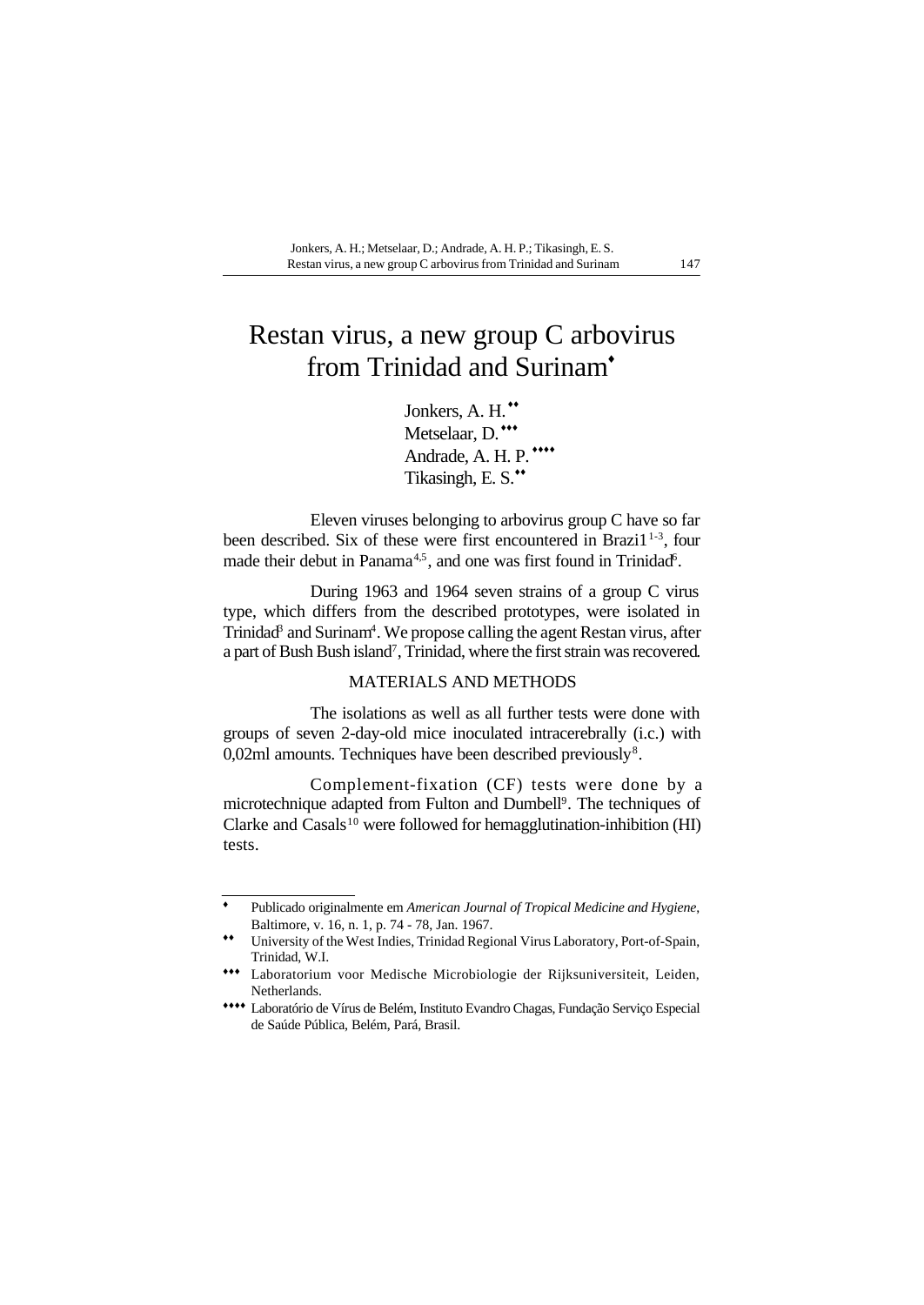#### 148 *Memórias do Instituto Evandro Chagas:* Arbovírus

The laboratory rodents were from a colony of *Zygodontomys b. brevicauda* (Allen and Chapman) and *Oryzomys laticeps velutinus* Allen and Chapman maintained at the Trinidad Regional Virus Laboratory (TRVL) by C. Brooke Worth. Both species are native to Bush Bush forest.

### RESULTS

### **Isolations**

Trinidadian strains

Three strains of Restan virus have been encountered in Trinidad as of the end of 1965. All were isolated in 1963.

Strain TRVL 51144, the prototype, was isolated from a pool of 13 *Culex (Melanoconion)* portesi Senevet and Abennenc<sup>11</sup> (referred to as *Culex* sp. nº 9 in earlier TRVL publications) caught in May in Bush Bush forest in a trap baited with sentinel white mice. An attempt to reisolate the virus from the original mosquito suspension after one year's storage in a  $CO_2$ -ice box was unsuccessful. No illness was observed in the sentinel mice.

Strain TRVL 52607 also originated from *C. portesi* of Bush Bush forest; these mosquitoes were caught in August. Attempted reisolation of virus from the original mosquito suspension in May 1965 was unsuccessful.

The third strain, TRVL 52699, was isolated and reisolated from serum of a 16-year-old boy living in Arima, a town in North Central Trinidad. During 10-18 August this boy visited the village of Blanchisseuse on the North coast, where on the  $17<sup>th</sup>$  he fell ill with fever, headache, ague, and, specifically, pain in the back and neck. He was brought to our attention by dr. B. C. Boyd, and a serum specimen taken on the  $22<sup>nd</sup>$ , when his axillary temperature was 98.4ºF, yielded the virus. The patient recovered uneventfully and was bled again, five days later, on the 27<sup>th</sup>. No HI or neutralizing antibodies were detected in this second specimen. Since then the boy has refused to be bled.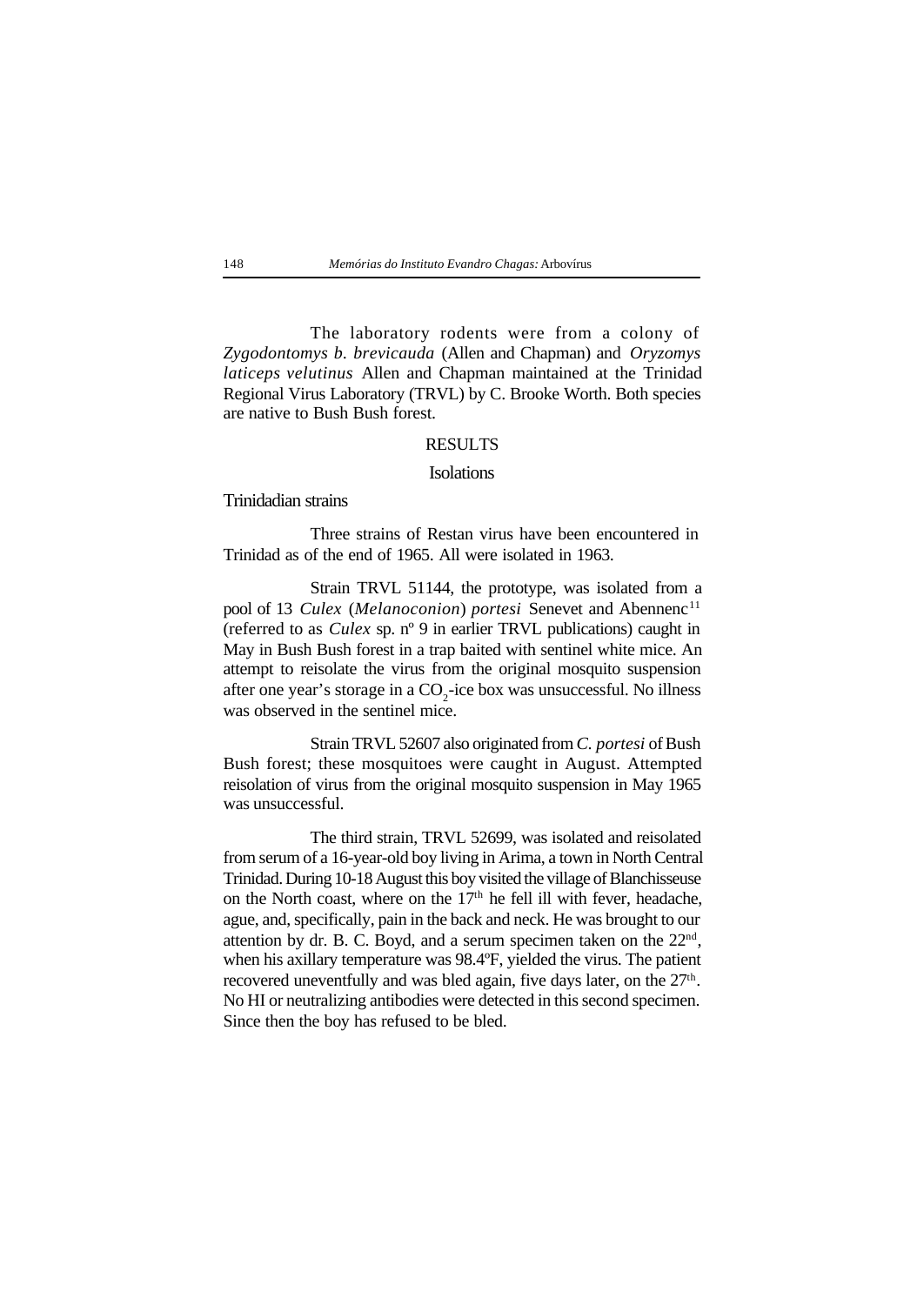All three Trinidadian strains killed baby mice inoculated i.c. with the source materials in two to three days. On passage, the average survival time (AST) was shortened to one to two days. The adapted strains killed baby mice inoculated intraperitoneally (i.p.) with an AST of two to three days and wean ling mice inoculated i.c. and i.p. with AST's of three to four and three to six days, respectively. The three strains were indistinguishable in cross CF, HI, and neutralization (N) tests.

Adult hamsters inoculated i.c. or i.p. with TRVL 51144 virus died in about three days postinoculation (p.i.). Adult guinea pigs showed no signs of illness after i.c. or i.p. inoculation of TRVL 51144 virus, and they had neutralizing antibodies to high titers.

Surinam strains

The four strains of Restan virus recovered in Surinam were shown to be indistinguishable from TRVL 51144 virus in N and HI tests. The first three strains were isolated in 1963 from sera of acutely ill Dutch soldiers stationed in Surinam.

Strain D79 was isolated and reisolated from serum of private G. V., collected 16 June 1963. During 5-14 June this soldier took part in a jungle patrol; the conditions under which the men live during these patrols have been described<sup>12</sup>. After return to barracks G. V. fell ill on the l6<sup>th</sup> with headache, backache, and pain in arms and legs. He felt seriously ill, although his rectal temperature was only 99ºF. After a restless night, he was admitted to the hospital on the  $17<sup>th</sup>$  with a temperature of 100.4ºF. Within 48 hours after admission all symptoms had disappeared. A serum specimen taken 14 days after the patient's recovery neutralized over 4 logs of homologous virus and showed HI titers of 1:40 with four antigen units of TRVL 51144 virus and of 1:80 with four antigen units of homologous virus. The acute-phase serum was negative in both N and HI tests.

Strains D101 and D102 were isolated from serum specimens of privates G. J. S. and J. A. B., each collected on 14 July 1963. During 7-13 July both men had been on a patrol in the Bush and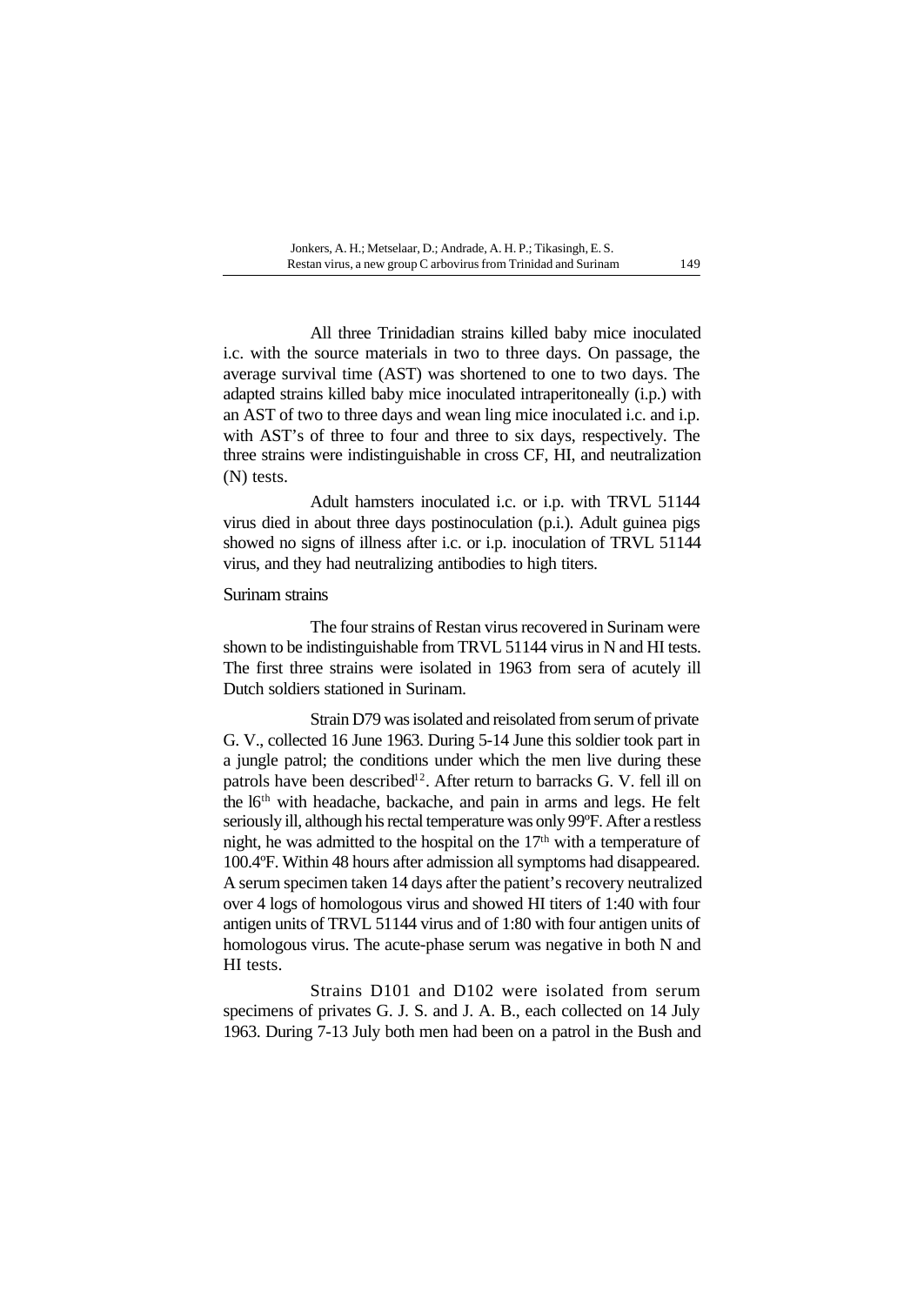#### 150 *Memórias do Instituto Evandro Chagas:* Arbovírus

Savannah country around Troeliekreek, about 35 miles Southwest of Paramaribo. They were admitted to the hospital on the 14<sup>th</sup> with fever, headache, and backache. At that time G. J. S. had a temperature of 104.2ºF and a total leukocyte count of 2,650 with 58% lymphocytes. He was discharged free of symptoms on the 15<sup>th</sup>. On admission J. A. B. had a temperature of 103.5ºF and a total leukocyte count of 4,000 with 52% leukocytes, 5% young leukocytes, 42% lymphocytes, and 1% monocytes. He also had some leukocytes in the urine, which delayed his discharge until the 18<sup>th</sup>. His temperature had returned to normal on the 15<sup>th</sup>.

Table 1 – HI an N tests with the TRVL 51144 strain of Restan virus and three Trinidadian group C agents

| Antigen                     | Zygodontomys immune serum |                               |               |        |  |  |
|-----------------------------|---------------------------|-------------------------------|---------------|--------|--|--|
|                             | 51144                     | Oriboca                       | Caraparu-like | Nepuyo |  |  |
|                             |                           | HI tests (4 units of antigen) |               |        |  |  |
| <b>TRVL 51144</b>           | $320*$                    | 80                            |               | 40     |  |  |
| Oriboca, TRVL 47827         | 20                        | 320                           |               |        |  |  |
| Caraparu-like, TRVL 34053-1 | 10                        | 40                            | 80            |        |  |  |
|                             | N tests                   |                               |               |        |  |  |
| Virus                       |                           |                               |               |        |  |  |
| <b>TRVL 51144</b>           | $4.0^{+}$                 | 2.5                           | 2.8           | 1.8    |  |  |
| Oriboca                     | 0.1                       | 3.0                           | 2.1           | 1.1    |  |  |
| Caraparu-like               | 1.3                       | 3.0                           | 6.5           | 1.5    |  |  |
| Nepuyo, TRVL 18462          | 0.1                       | 0.1                           | 2.6           | 3. I   |  |  |

\* Reciprocal of serum dilution giving complete inhibition of agglutination.

† Log neutralization index.

Convalescent sera of G. J. S. and J. A. B., taken two years after infection, neutralized over 4 logs of D79 virus and 3.5 logs of TRVL 51144 virus. Both sera had HI titers of 1:40 with four antigen units of both these viruses.

The fourth Surinam strain of Restan virus, 28a, was isolated in December 1964 from *Culex* mosquitoes caught in the same general area where G. J. S. and J. A. B. had been on patrol before their illness $13$ .

# Identification

TRVL 51144 virus was not tested for sensitivity to ether or sodium desoxycholate.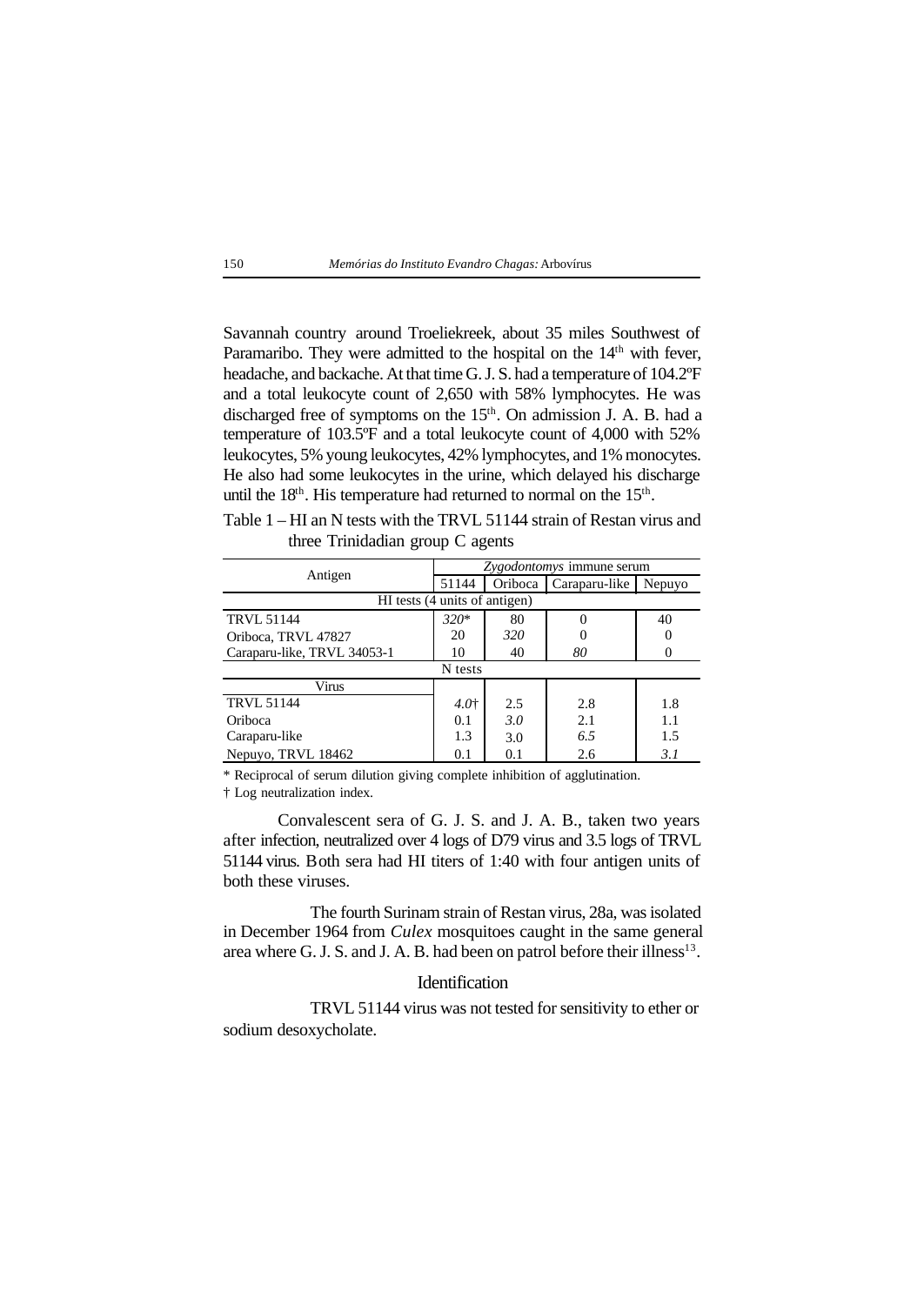A 10% suspension of infected baby-mouse liver in normal saline solution provided a good CF antigen for TRVL 51144 virus, and acetone-extracted baby-mouse liver worked equally well. CF tests readily showed the new agent to be a member of serologic group C.

A hemagglutinating antigen was easily prepared by acetone extraction of infected baby-mouse serum taken 24 hours p.i.; the antigen was most active at 37ºC at a pH of 6.2. TRVL 51144 virus was compared with the three group C serotypes previously recovered in Trinidad in HI and N tests done with immune sera prepared in *Zygodontomys*. The results (Table 1) clearly indicated that it differed from the known Trinidadian group C agents.

Final identification was accomplished at the Belém Virus Laboratory of the Evandro Chagas Institute, Brazil, where TRVL 51144 virus was compared in HI, CF, and N tests Belém prototype strains for seven group C viruses (Table 2)

In HI tests (Table 2) TRVL 51144 virus was more closely related to Marituba and Murutucu than to the other Belém group C agents. The relation with Murutucu was closest, although the two viruses were distinguishable in cross-HI testing. Further HI comparisons with several guinea-pig and mouse immune sera prepared for TRVL 51144, Marituba, and Murutucu viruses confirmed the results shown in Table 2. In another HI test, not shown, TRVL 51144 antigen did not react with immune sera for Ossa and Madrid, group C viruses from Panama<sup>4</sup>.

In CF tests (Table 2), TRVL 51144 virus was very closely related to Oriboca and Murutucu viruses and less closely to Marituba and Apeu. It thus had the same CF reaction pattern as Oriboca and Murutucu viruses<sup>2</sup>.

In N tests (Table 2), done with guinea-pig immune serum and infected mouse serum as virus source, TRVL 51144, Marituba, and Murutucu viruses were indistinguishable.

Following the precedent of Casals and Whitman<sup>2</sup>, who established group C on the basis of the HI reactions of the first five members described, we consider TRVL 51144 virus a distinct entity in group C and propose the name Restan virus.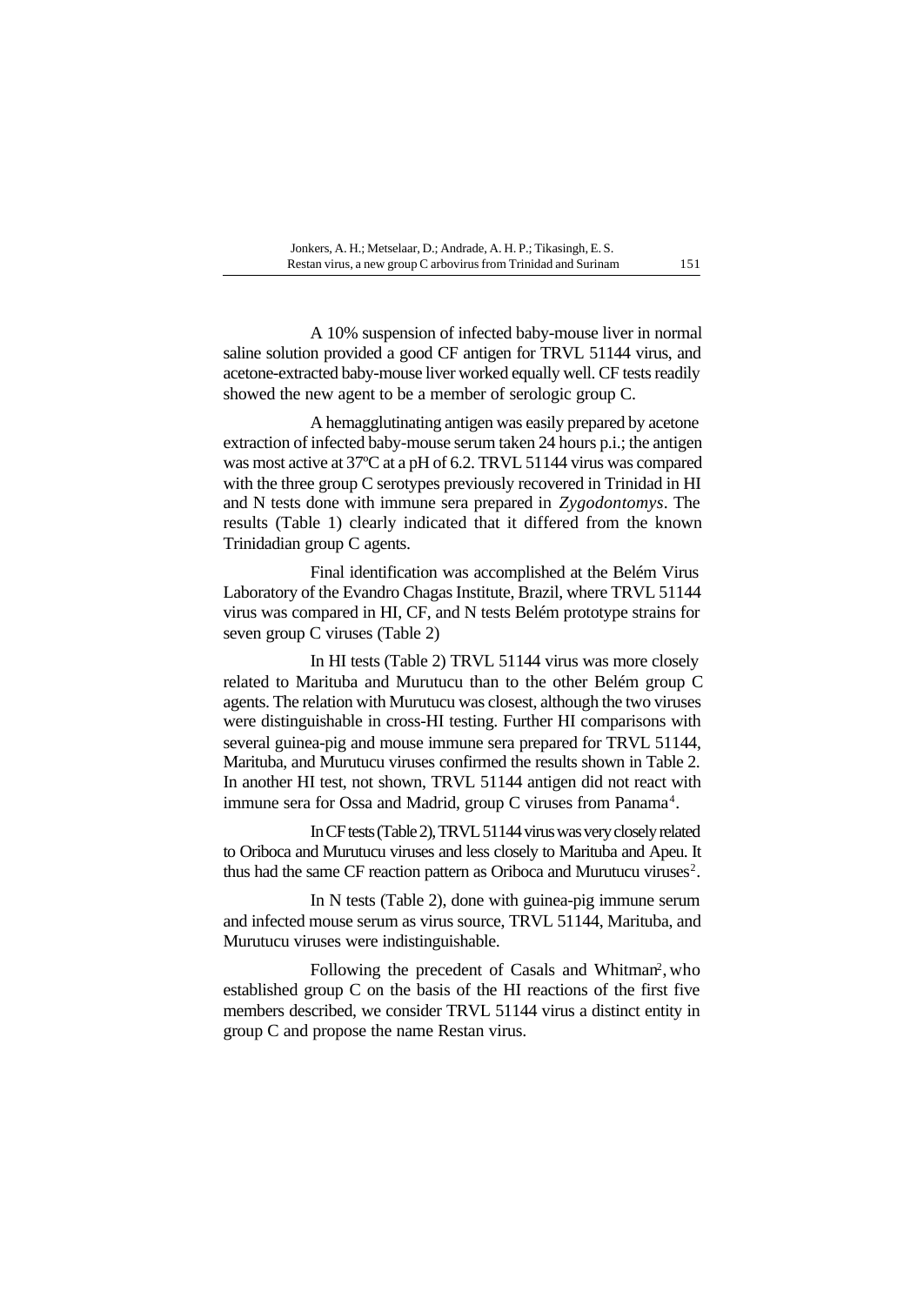| / character with the control of the start of the start of the start of the start of the start of the start of the start of the start of the start of the start of the start of the start of the start of the start of the st<br>prototype viruses |                  |                 |                                  |                                                   |           |                  |                  |                 |
|---------------------------------------------------------------------------------------------------------------------------------------------------------------------------------------------------------------------------------------------------|------------------|-----------------|----------------------------------|---------------------------------------------------|-----------|------------------|------------------|-----------------|
|                                                                                                                                                                                                                                                   |                  |                 |                                  |                                                   |           |                  |                  | (continua)      |
|                                                                                                                                                                                                                                                   |                  |                 |                                  | Immune serum $(S)$ or immune ascitic fluid $(AF)$ |           |                  |                  |                 |
| Antigen                                                                                                                                                                                                                                           | 51144            | Marituba        | Murutucu                         | Oriboca                                           | Apeu      | Caraparu         | Nepuyo           | Itaqui          |
|                                                                                                                                                                                                                                                   | $2 \text{ inj.}$ | $2$ inj.        | $4 \text{ inj.}$                 | $3 \text{ inj.}$                                  | $2$ inj.  | 3 inj.           | $2 \text{ inj.}$ | $2$ to $3$ inj. |
|                                                                                                                                                                                                                                                   |                  | $\mathcal{D}$   | $\overline{A}$                   | $\overline{A}$ F                                  | $\infty$  | $\overline{A}$ F | S & AF           |                 |
|                                                                                                                                                                                                                                                   |                  |                 | $HI$ tests (4 units of antigen)  |                                                   |           |                  |                  |                 |
| TRVL 51144                                                                                                                                                                                                                                        | 160*             | $\overline{50}$ | ₹,                               |                                                   |           |                  |                  |                 |
| Marituba, BE An 15                                                                                                                                                                                                                                | $\overline{Q}$   | 1280            |                                  |                                                   |           |                  |                  |                 |
| Murutucu, BE An 974                                                                                                                                                                                                                               | 320              |                 | 320                              |                                                   |           |                  |                  |                 |
| Oriboca, BE An 17                                                                                                                                                                                                                                 | $rac{4}{3}$      |                 |                                  | $320 +$                                           |           |                  |                  |                 |
| Apeu, BE An 848                                                                                                                                                                                                                                   | $\Theta$         |                 |                                  |                                                   | 1280      |                  |                  |                 |
| Caraparu, BE An 3994                                                                                                                                                                                                                              | $\frac{40}{5}$   |                 |                                  |                                                   |           | 320              |                  |                 |
| Nepuyo, BE An 10709                                                                                                                                                                                                                               | $\leqslant 80$   |                 |                                  |                                                   |           |                  | 320              |                 |
| Itaqui, BE An 12797                                                                                                                                                                                                                               | $\overline{3}$   |                 |                                  |                                                   |           |                  |                  | 160+            |
|                                                                                                                                                                                                                                                   |                  |                 | CF tests (2 units of complement) |                                                   |           |                  |                  |                 |
| TRVL 51144                                                                                                                                                                                                                                        | $32+164+7$       | 16/64+          | $32 + 64 +$                      | 8/64+                                             | $\otimes$ | $\infty$         | $\infty$         | $\approx$       |
| Marituba                                                                                                                                                                                                                                          | 8/64+            | $32+64+$        |                                  |                                                   |           |                  |                  |                 |
| Murutucu                                                                                                                                                                                                                                          | 16/64+           |                 | 16/64+                           |                                                   |           |                  |                  |                 |
| Oriboca                                                                                                                                                                                                                                           | $32 + 64 +$      |                 |                                  | 16/64+                                            |           |                  |                  |                 |
| Apeu                                                                                                                                                                                                                                              | 8/64+            |                 |                                  |                                                   | 8/64+     |                  |                  |                 |
| * Reciprocal of serum dilution giving complete inhibition of agglutination. + = endpoint not reached. 0 = negative at 1:10 dilution.                                                                                                              |                  |                 |                                  |                                                   |           |                  |                  |                 |
| <sup>†</sup> Reciprocal of serum dilution over reciprocal of antigen dilution giving greater than 50% fixation. 0/0 = negative at 1:8 serum                                                                                                       |                  |                 |                                  |                                                   |           |                  |                  |                 |
| dilution and 1:4 antigen dilution.                                                                                                                                                                                                                |                  |                 |                                  |                                                   |           |                  |                  |                 |

Table  $2 - HI$ . CF, and N tests with the TRVL 51144 strain of Restan virus and seven Belém group C Table 2 – HI, CF, and N tests with the TRVL 51144 strain of Restan virus and seven Belém group C

152 *Memórias do Instituto Evandro Chagas:* Arbovírus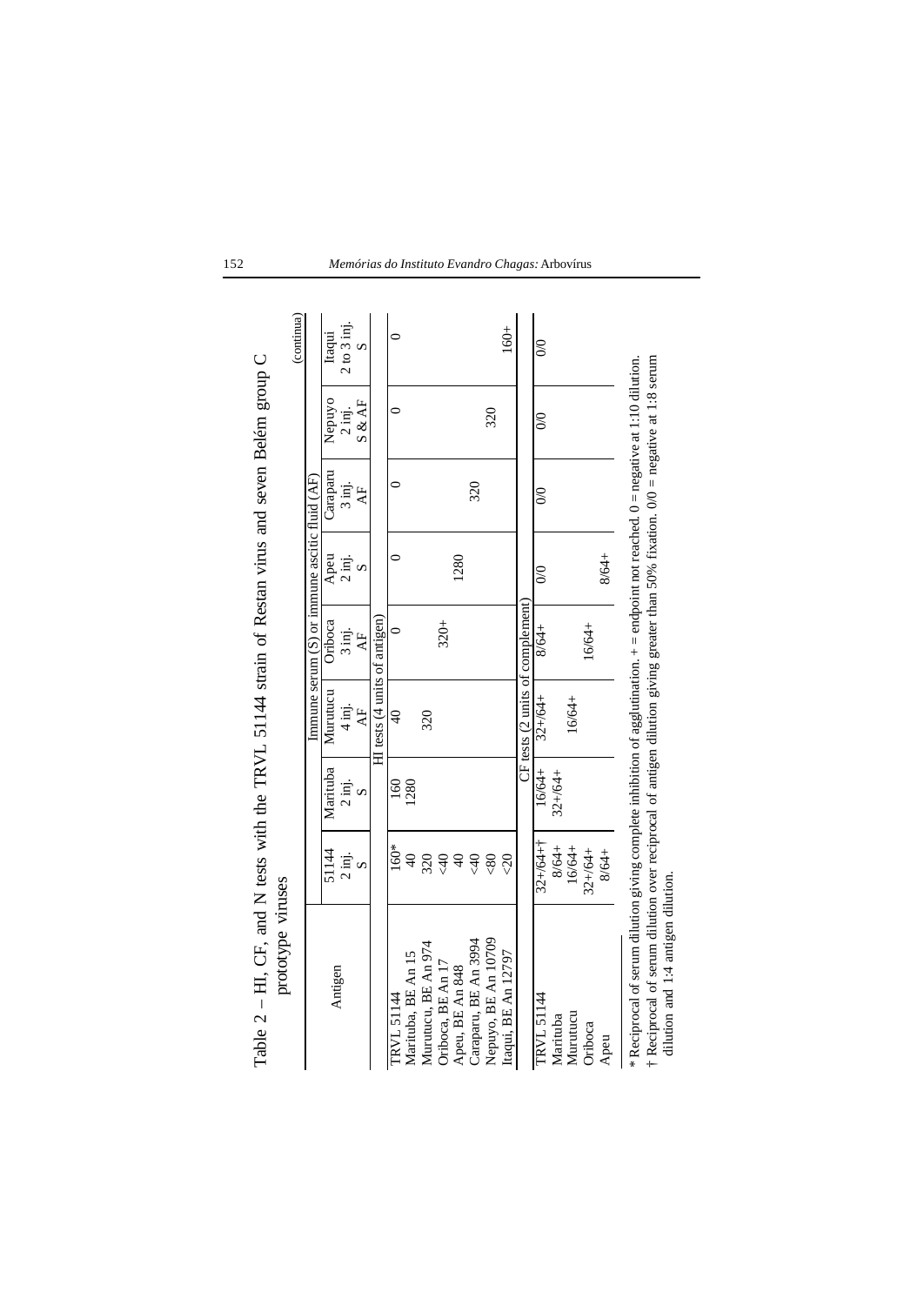|            | prototype viruses   |            |                                   |                                                   |                  |          |                  |               |
|------------|---------------------|------------|-----------------------------------|---------------------------------------------------|------------------|----------|------------------|---------------|
|            |                     |            |                                   |                                                   |                  |          |                  | (conclusão)   |
|            |                     |            |                                   | Immune serum $(S)$ or immune ascitic fluid $(AF)$ |                  |          |                  |               |
|            | 51144               | Marituba   | Murutucu                          | Oriboca                                           | Apeu             | Caraparu | Nepuyo           | Itaqui        |
| Antigen    | $2 \overline{m}$ j. | 2 inj.     | $4 \text{ inj.}$                  | 3 inj.                                            | $2 \text{ inj.}$ | 3 inj.   | $2 \text{ inj.}$ | $2 to 3$ inj. |
|            |                     |            | $\overline{AB}$                   | AF                                                |                  | AF       | S & AF           |               |
|            |                     |            | CF tests (2 units of complement   |                                                   |                  |          |                  |               |
| Caraparu   | $_{\odot}$          |            |                                   |                                                   |                  | 16/64+   |                  |               |
| Nepuyo     | $\infty$            |            |                                   |                                                   |                  |          | 16/16            |               |
| taqui      | $\infty$            |            |                                   |                                                   |                  |          |                  | $32 + 16$     |
|            |                     |            | N tests (Guinea-pig serum, 1 inj. |                                                   |                  |          |                  |               |
| Virus      |                     |            |                                   |                                                   |                  |          |                  |               |
| TRVL 51144 |                     |            | 6.7                               |                                                   |                  |          |                  |               |
| Marituba   | $5.71$<br>4.4       | 5.4<br>4.3 | 4.3                               |                                                   |                  |          |                  |               |
| Murutucu   | 4.5                 |            | 5.2                               |                                                   |                  |          |                  |               |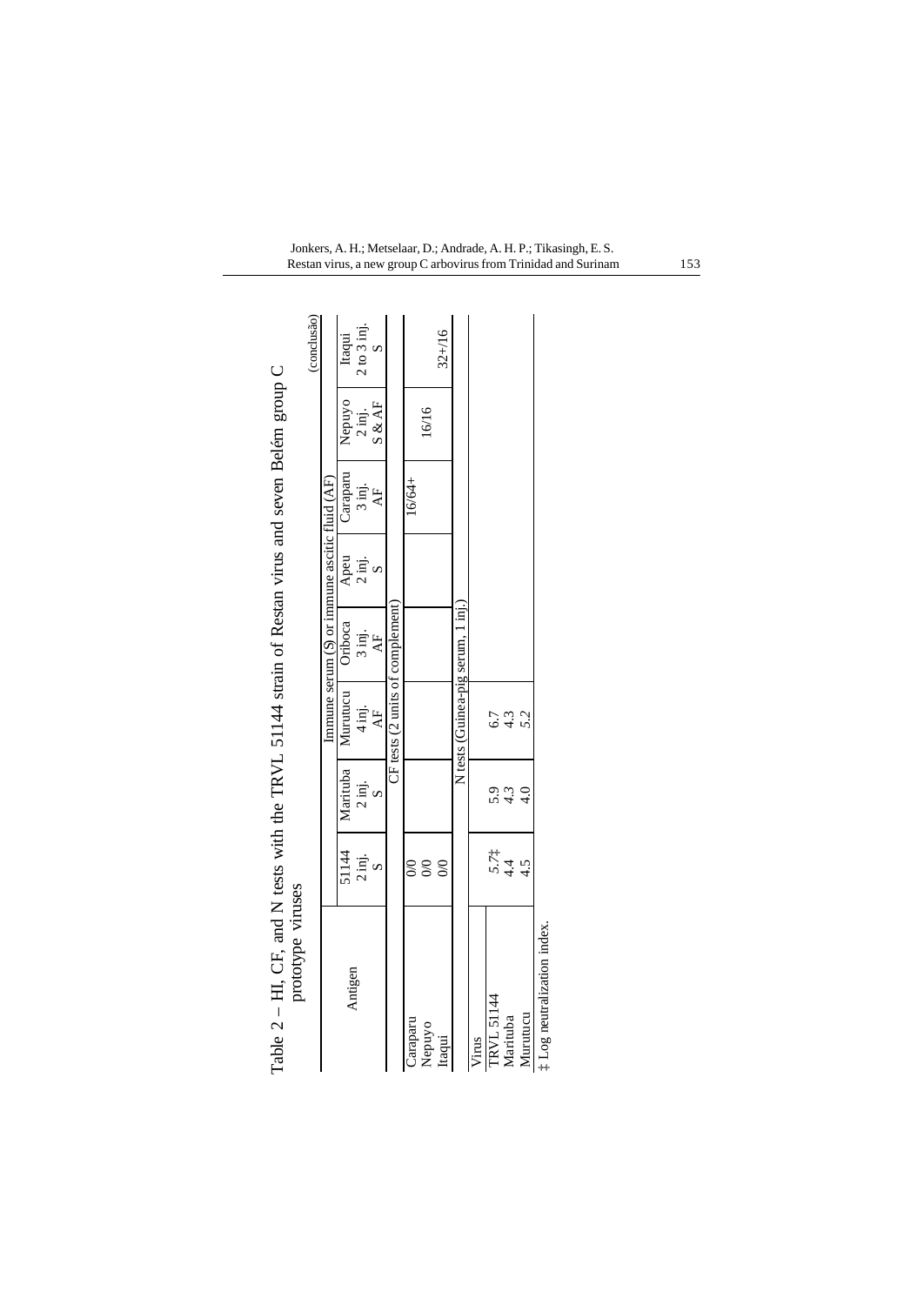

# Laboratory studies

The two isolations from *Culex portesi* suggested that Restan virus, like the Trinidadian Caraparu-like virus in Bush Bush<sup>14</sup>, utilizes rodents as vertebrate hosts. This possibility was tested in the following experiment. Five *Zygodontomys* and five *Oryzomys* from the laboratory colony were each inoculated subcutaneously with  $3160$  LD<sub>50</sub> of fourth passage material of Restan virus (TRVL 51144). Three animals of each species were tested for viremia on days one through 4p.i. by methods described previously<sup>15</sup>. As shown in Table 3, all six animals circulated the virus to high titers on days 1-3 p.i., and two *Zygodontomys* still circulated virus on day 4p.i. In all ten inoculated animals HI and CF antibodies appeared, and the 1:3 diluted sera of all ten neutralized at least 126 LD $_{50}$  of Restan virus. These results support the view that rodents may be involved in the natural cycle of the virus.

In an experiment carried out is Paramaribo, Restan strains D101 and D102 were both successfully transmitted from sick to healthy baby mice by *Aedes aegypti* that had been reared from locally collected larvae. The incubation period in the mosquitoes was five to six days.

Table 3 – Virus circulation and antibody development in *Zygodontomys brevicauda* and *Oryzomys laticeps* inoculated subcutaneously with 3160 LD<sub>50</sub> of  $4<sup>th</sup>$ -passage material of Restan virus

| Animal N° |            |            | Circulating virus titer on day p.i. |            | Antibodies at<br>$14$ days p.i. |      |
|-----------|------------|------------|-------------------------------------|------------|---------------------------------|------|
|           |            |            |                                     |            | CF                              | ΗΙ   |
| Zy 7381   | $>4.8*$    | >4.8       | >4.8                                | 2.3        | 320 <sup>+</sup>                | 2001 |
| 7382      | >4.8       | $\geq 4.8$ | $\geq 4.8$                          | 2.9        | 320                             | 200  |
| 7383      | $\geq 4.8$ | $\geq 4.8$ | >4.8                                | $\geq 0.8$ | 320                             | 200  |
| Or 7386   | $\geq 4.8$ | $\geq 4.8$ | 2.1                                 | $\geq 0.8$ | 80                              | 100  |
| 7387      | >4.8       | $\geq4.8$  | 4.3                                 | $\geq 0.8$ | 80                              | 100  |
| 7388      | 3.1        | >4.8       | 2.8                                 | >0.8       | 160                             | 100  |

\*  $\geq$ 4.8 = serum virus titer 10<sup>4.8</sup> or larger.

† Highest serum dilution giving at least 50% fixation of complement.

‡ Highest serum dilution inhibiting agglutination with four with units of antigen.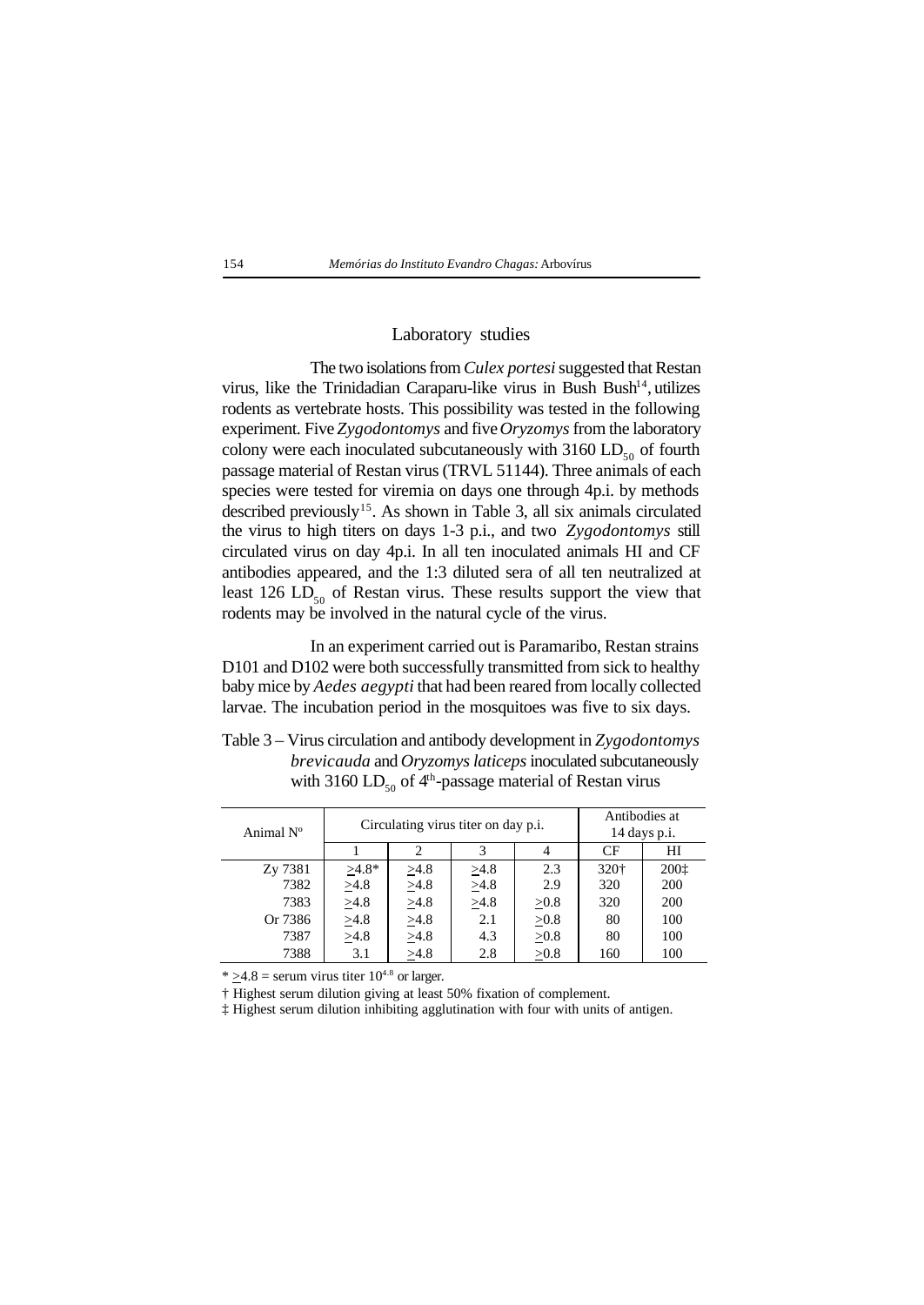## Serum survey

Blood specimens from 499 Dutch soldiers who entered Surinam between February 1962 and February 1963 were taken on arrival and again a year later on departure. HI tests were performed on these specimens with Restan, Caraparu-like, and Oriboca antigens. In 17 soldiers antibodies to Restan virus (TRVL 51144) had developed during the year. Four of these 17 had antibodies to Caraparu-like virus (TRVL 34053-1) as well, but the remaining 13 had antibodies only to Restan virus. It has not been established that these antibodies were caused by infection with Restan virus rather than with Marituba or Murutucu.

Of sera from 366 residents of Eastern Trinidad, not more than five showed HI reactions with Restan (TRVL 51144), Oriboca (TRVL 47827), or Caraparu-like (TRVL 34053-1) antigen indicative of possible past infection with Restan or a closely related virus. N tests were not done on these sera.

#### SUMMARY

Restan virus is a new serotype of arbovirus group C that has been isolated seven times in Trinidad and Surinam during 1963 and 1964. Three strains were recovered from *Culex* spp. and four from acutely ill human beings. The new agent is related most closely to Marituba and Murutucu viruses, from which it is distinguishable only in hemagglutination-inhibition test. It circulates to high titer in laboratory-colonized rodents of the species *Zygodontomys b. brevicauda* and *Oryzomys laticeps velutinus*. In the laboratory it has been transmitted by *Aedes aegypti*. Results of serum surveys are reported.

# **REFERENCES**

1. Causey, O. R., Causey, C. E., Maroja, O. M., and Macedo, D. G., 1961. The isolation of arthropod-borne viruses, including members of two hitherto undescribed serological groups, in the Amazon region of Brazil. *Am. J. Trop. Med. & Hyg., 10:* 227-249.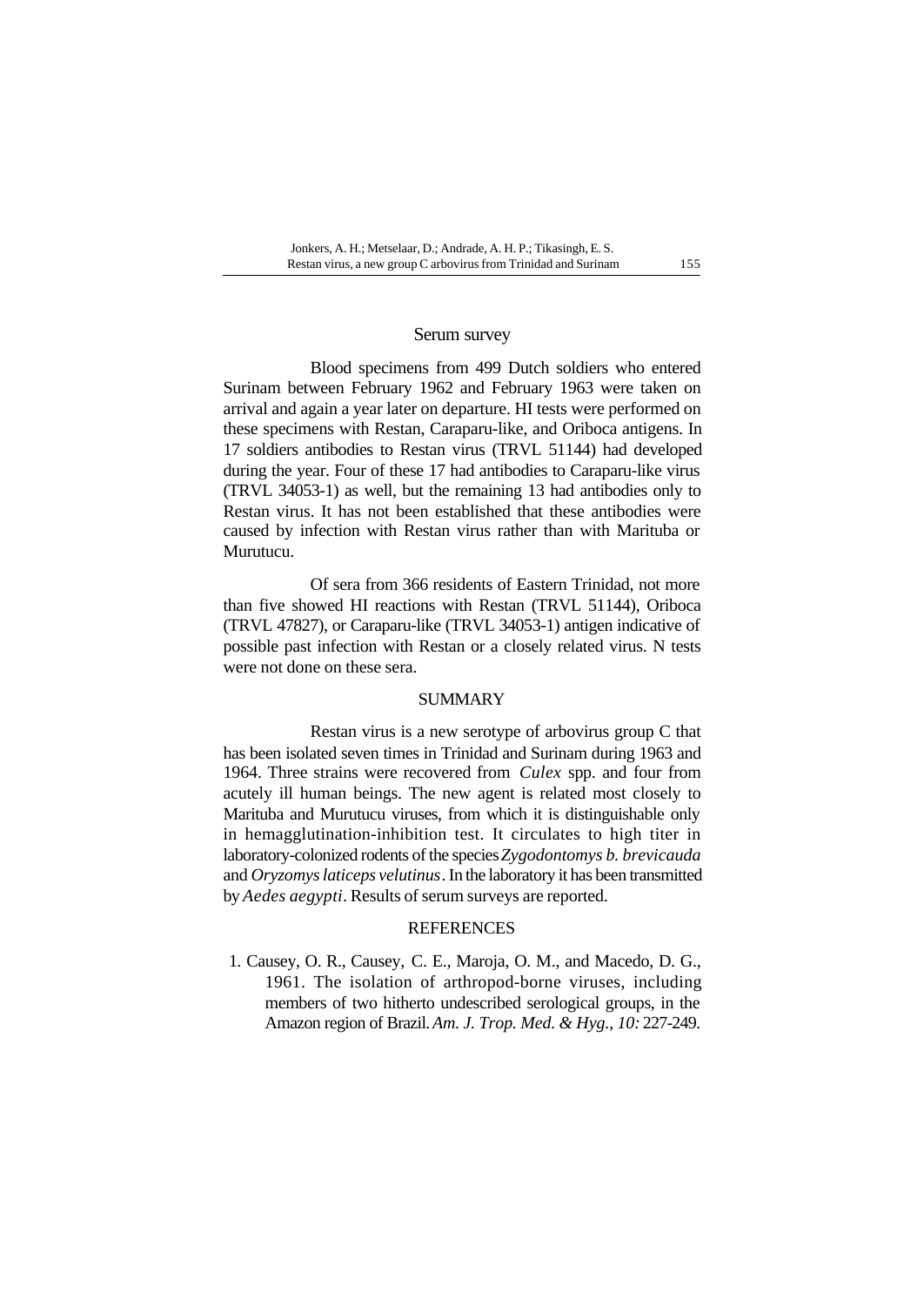- 2. Casals, J., and Whitman, L., 1961. Group C, a new serological group of hitherto undescribed arthropod-borne viruses. Immunological studies. *Am. J. Trop. Med. & Hyg.*, *10*: 250-258.
- 3. Shope, R. E., Causey, C. E., and Causey, O. R., 1961. Itaqui virus, a new member of arthropod-borne group C. *Am. J. Trop. Med. & Hyg.*, *10*: 264-265.
- 4. de Rodaniche, E., Paes de Andrade, A., and Galindo, P., 1964. Isolation of two antigenically distinct arthropod-borne viruses of group C in Panama. *Am. J. Trop. Med. & Hyg.*, *13*: 839-343.
- 5. Srihongse, S., Galindo, P., and Grayson, M. A., 1966. Isolation of group C arboviruses in Panama including two new members, Patois and Zegla. *Am. J. Trop. Med. & Hyg.*, *15*: 379-384.
- 6. Spence, L., Anderson, C. R., Aitken, T. H. G., and Downs, W. G., 1966. Nepuyo virus, a new group C agent isolated in Trinidad and Brazil. I. Isolation and properties of the Trinidadian strain. *Am. J. Trop. Med. & Hyg.*, *15*: 71-74.
- 7. Downs, W. G., Spence, L., and Aitken, T. H. G., 1962. Studies on the virus of Venezuelan equine encephalomyelitis in Trinidad, W. I. III. Reisolation of virus. *Am. J. Trop. Med. & Hyg.*, *11*: 841-843.
- 8. Spence, L., Anderson, C. R., Aitken, T. H. G., and Downs, W. G., 1962. Bimiti virus, a new agent isolated from Trinidadian mosquitoes. *Am. J. Trop. Med. & Hyg.*, *11*: 414-417.
- 9. Fulton, F., and Dumbell, K. R., 1948. The serological comparison of strains of influenza virus. *J. Gen. Microbiol.*, *3*: 97-111.
- 10. Clarke, D. H., and Casals, J., 1958. Techniques for hemagglutination and hemagglutination-inhibition with arthropod-borne viruses. *Am. J. Trop. Med. & Hyg.*, *7*: 561-573.
- 11. Aitken, T. H. G., and Galindo, P., 1966. On the identity of *Culex* (Melanoconion) *portesi* Senevet & Abonnenc 1941 (Diptera, Culicidae). *Proc. Ent. Soc. Wash.*, *68*: 198-208.